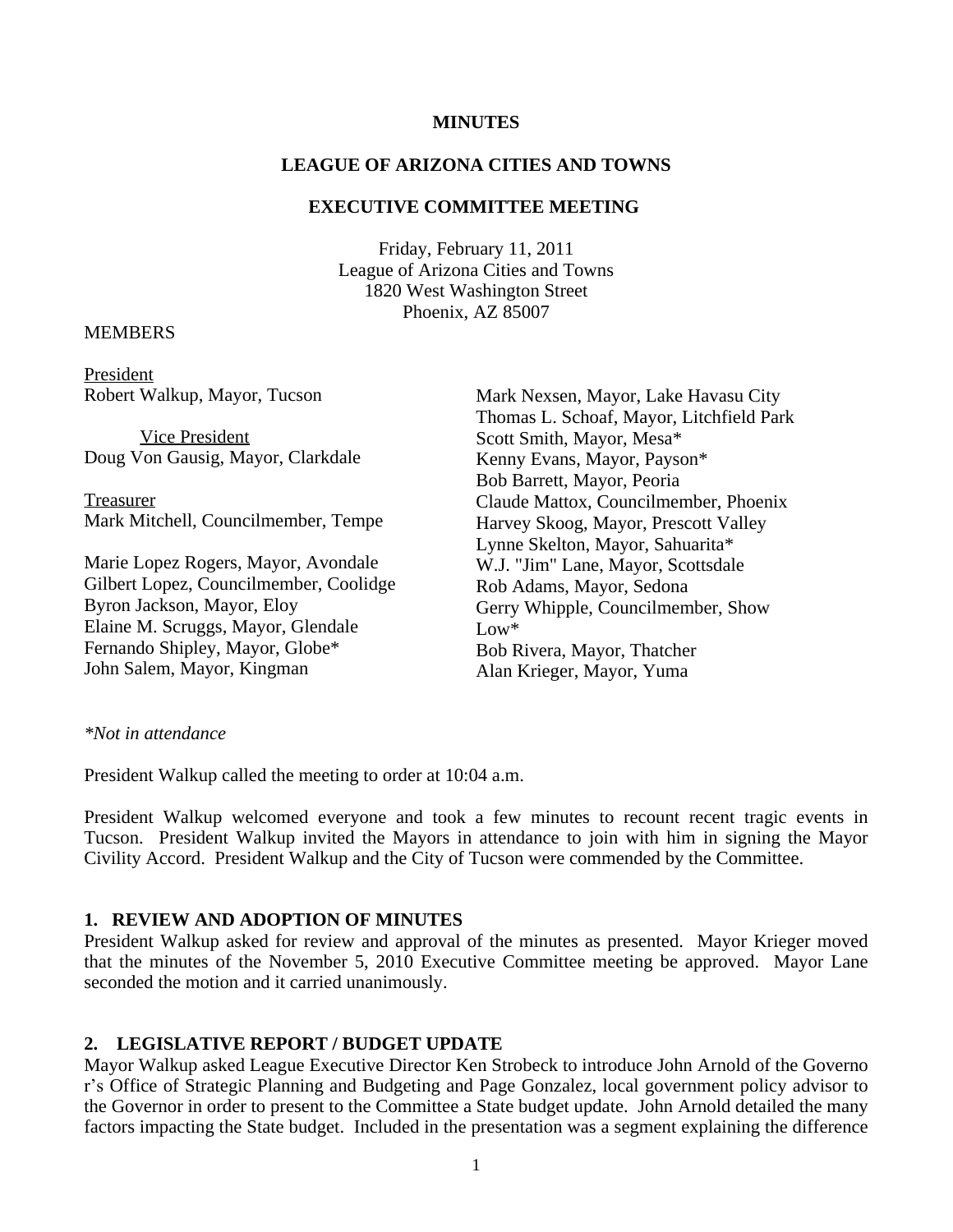between the large increase in State expenditures and the much more modest increase in State revenue between fiscal years 2001 and 2010. Areas of the state budget that could potentially undergo further cuts were discussed, including areas that may affect cities and towns. John finished his presentation, was thanked, and a discussion ensued. President Walkup informed the committee that before the legislative report was presented, he would be moving to agenda item number 3 for a presentation on survey results.

#### **3. REPORT ON LEAGUE PUBLIC OPINION SURVEY / COMMUNICATIONS PLAN**

President Walkup asked Ken to introduce the next speaker. Ken welcomed Paul Bentz of ArizonaHighGround and asked him to present the findings of the public opinion study commissioned by the League. Paul explained the study sampled 500 likely voters and had a margin of error of plus or minus 4 percent. The poll was largely focused on state revenue sharing, but included myriad topics dealing with state and local government issues. Among the findings, the survey showed: by a 2-1 margin, Arizona voters are more confident that cities and towns do a better job than county and state governments when comes to balancing their budget; more than 65 percent of respondents support state shared revenue; an overwhelming majority of voters ranked city services like police, fire and emergency protection, as well as maintaining streets and roads as critical; and cities and towns are seen as the economic engine which generate revenue, create jobs, and maintain a high quality of life across Arizona. After the findings were presented, Paul was thanked, and a short discussion ensued.

# **LEGISLATIVE UPDATE**

The Committee next returned to agenda item 2 and Ken asked League Legislative Director Jim Ogsbury to give a Legislative Report. Jim provided an overview of the First Regular 2011 legislative session. The Legislature has introduced 1,334 bills; of these the League is currently tracking approximately 200 that have potentially significant impacts on cities and towns. Some of these bills consist of freezing the municipal distribution of state shared revenue, eliminating the model city tax code and restrictions on a municipality's ability to impose impact fees. Additionally, there is a package of bills specifically mandating certain management procedures for Arizona's largest cities. After the session, Jim plans to travel across the state and work with some of our smaller communities to increase their legislative awareness. In the meantime, it is recommended that everyone be actively involved at the Legislature; that includes registering in the Request to Speak system. This is important in mobilizing to influence legislators. Members can contact the League with any questions.

# **4. ADOPTION OF FY 11-12 DUES**

Ken informed the Committee that it was time for the annual adoption of League Dues. Ken offered two fee schedules; option A which would adjust the rates to slightly below the adopted 2006 fee schedule, and option B which would return the rates to the original 2006 adopted schedule. President Walkup opened the floor for comment and a brief discussion covering the pros and cons of each option ensued. Mayor Salem moved that option B as presented by Ken be approved. Mayor Rivera seconded the motion and it carried with one objection from Councilmember Claude Mattox.